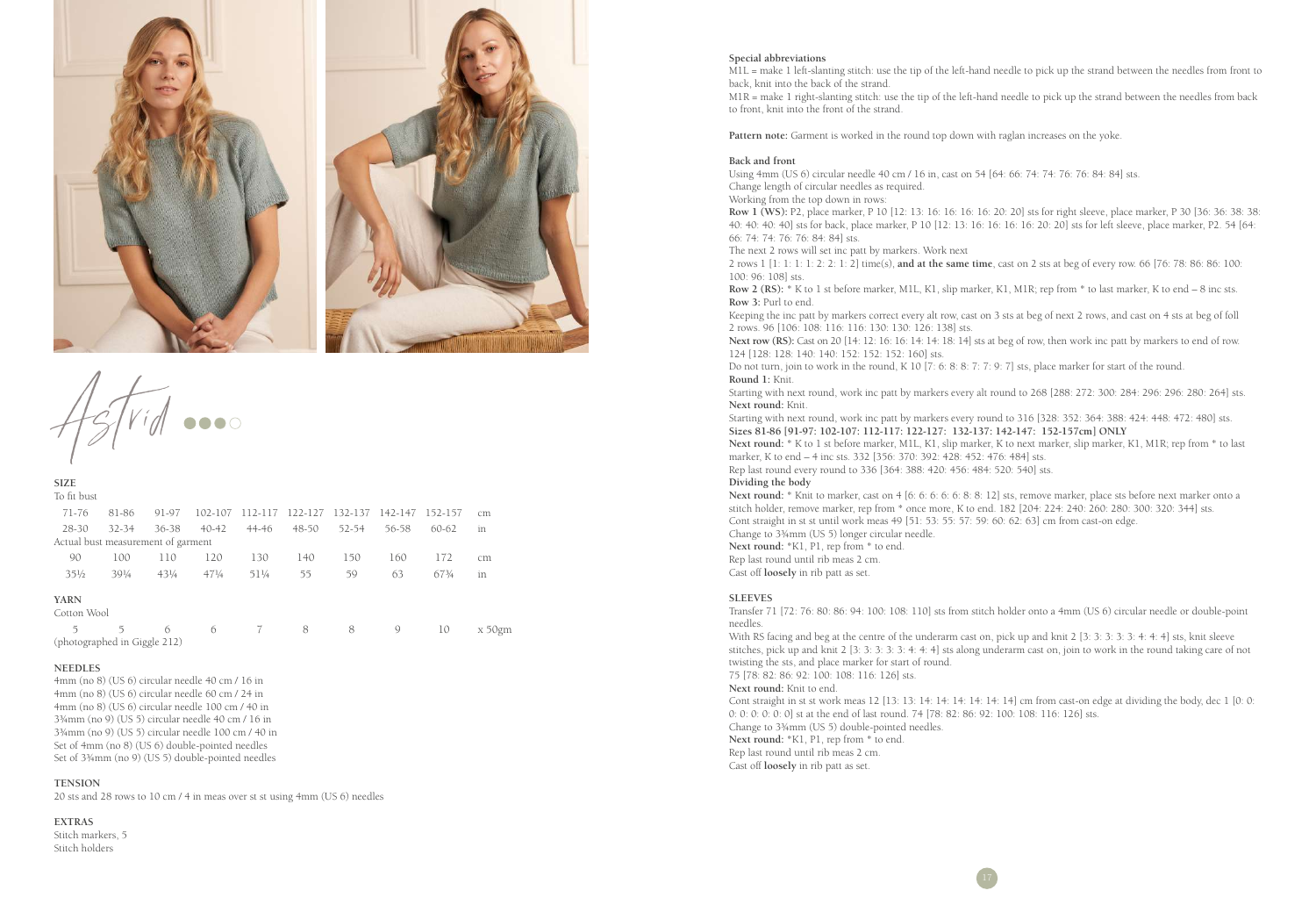

 $EMil$ ie 0000

| <b>SIZE</b>                        |                 |                 |                 |       |                                         |       |       |           |            |
|------------------------------------|-----------------|-----------------|-----------------|-------|-----------------------------------------|-------|-------|-----------|------------|
| To fit bust                        |                 |                 |                 |       |                                         |       |       |           |            |
| 71-76                              | 81-86           | 91-97           | 102-107         |       | 112-117 122-127 132-137 142-147 152-157 |       |       |           | cm         |
| 28-30                              | $32 - 34$       | 36-38           | $40 - 42$       | 44-46 | $48 - 50$                               | 52-54 | 56-58 | $60 - 62$ | in         |
| Actual bust measurement of garment |                 |                 |                 |       |                                         |       |       |           |            |
| 90                                 | 100             | 110             | 120             | 130   | 140                                     | 150   | 160   | 172       | cm         |
| $35\frac{1}{2}$                    | $39\frac{1}{2}$ | $43\frac{1}{4}$ | $47\frac{1}{4}$ | 511/4 | 55                                      | 59    | 63    | 673/4     | in         |
| <b>YARN</b><br>Cotton Wool         |                 |                 |                 |       |                                         |       |       |           |            |
| 5                                  | 5               | 6               | 6               | 7     | 7                                       | 8     | 8     | 9         | $x\,50$ gm |
| (photographed in Mushy 202)        |                 |                 |                 |       |                                         |       |       |           |            |

## **NEEDLES**

1 pair 3¾mm (no 9) (US 5) needles Set of 3¾mm (no 9) (US 5) double pointed needles 3¾mm (no 9) (US 5) circular needle 60 cm / 24 in

# **TENSION**

22 sts and 30 rows to 10 cm / 4 in meas over rib patt using 3¾mm (US 5) needles

## **EXTRAS**

Stitch holders Stitch marker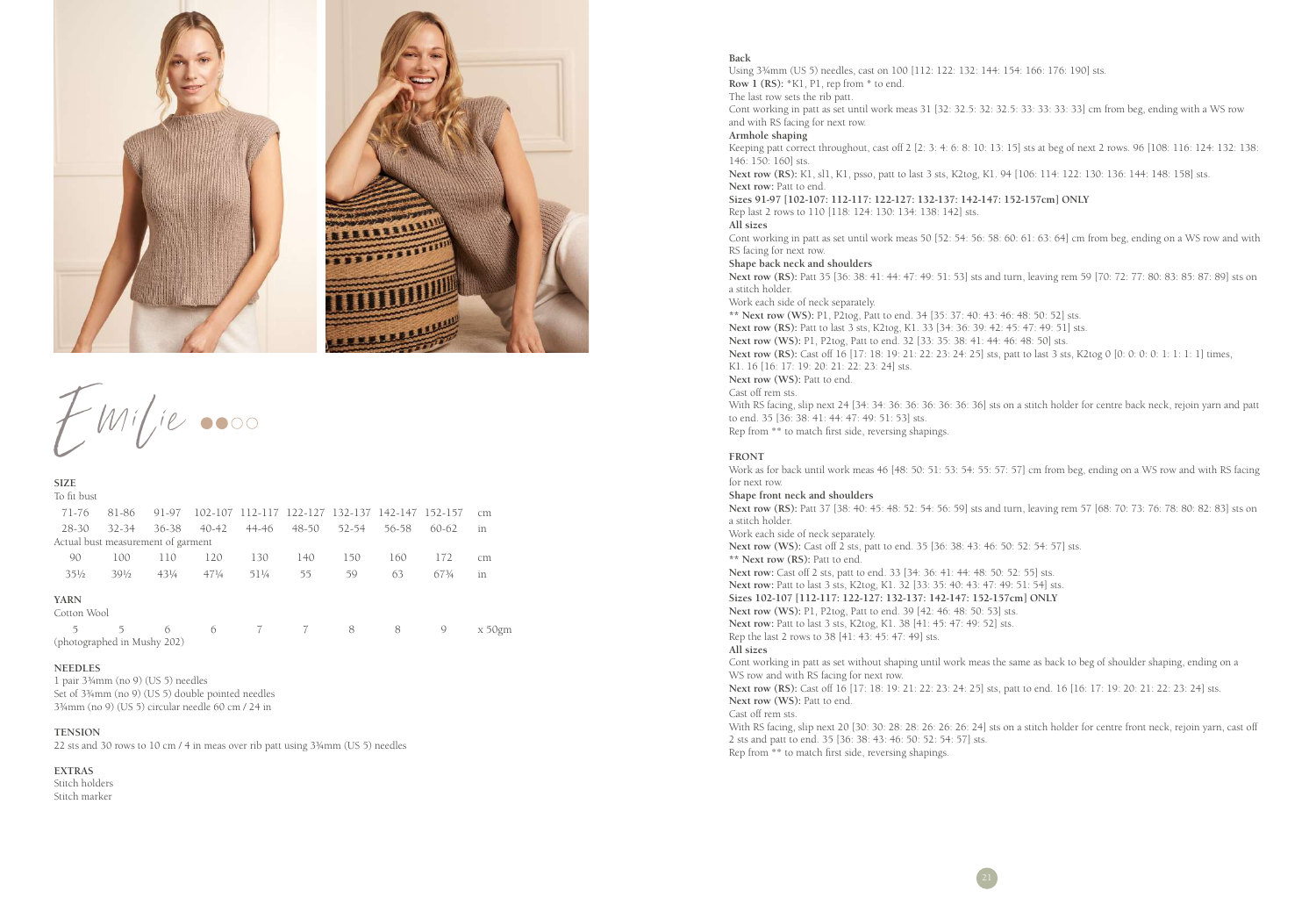

Merle 0000

| <b>SIZE</b>                        |           |       |                 |                 |                 |       |                                                 |                 |           |
|------------------------------------|-----------|-------|-----------------|-----------------|-----------------|-------|-------------------------------------------------|-----------------|-----------|
| To fit bust                        |           |       |                 |                 |                 |       |                                                 |                 |           |
| 71-76                              | 81-86     | 91-97 |                 |                 |                 |       | 102-107 112-117 122-127 132-137 142-147 152-157 |                 | cm        |
| 28-30                              | $32 - 34$ | 36-38 | $40 - 42$       | 44-46           | 48-50           | 52-54 | 56-58                                           | 60-62           | in        |
| Actual bust measurement of garment |           |       |                 |                 |                 |       |                                                 |                 |           |
| 113                                | 123.5     | 133.5 | 143.5           | 153.5           | 163.5           | 173.5 | 183.5                                           | 196             | cm        |
| $44\frac{1}{2}$                    | 483/4     | 521/2 | $56\frac{1}{2}$ | $60\frac{1}{2}$ | $64\frac{1}{4}$ | 681/4 | $72\frac{1}{4}$                                 | $77\frac{1}{4}$ | in        |
| <b>YARN</b><br>Cotton Wool         |           |       |                 |                 |                 |       |                                                 |                 |           |
| 14<br>(photographed in Nutkin 209) | 14        | 15    | 16              | 16              | 17              | 18    | 18                                              | 19              | $x 50$ gm |

## **NEEDLES**

1 pair 3¾mm (no 9) (US 5) needles 1 pair 4mm (no 8) (US 6) needles Set of 3¾mm (no 9) (US 5) double-pointed needles

# **TENSION**

22 sts and 28 rows to 10 cm / 4 in when slightly stretched meas over K1, P1 rib using 3¾mm (US 5) needles 20 sts and 28 rows to 10 cm / 4 in meas over st st using 4mm (US 6) needles

### **EXTRAS**

Stitch holder Stitch marker